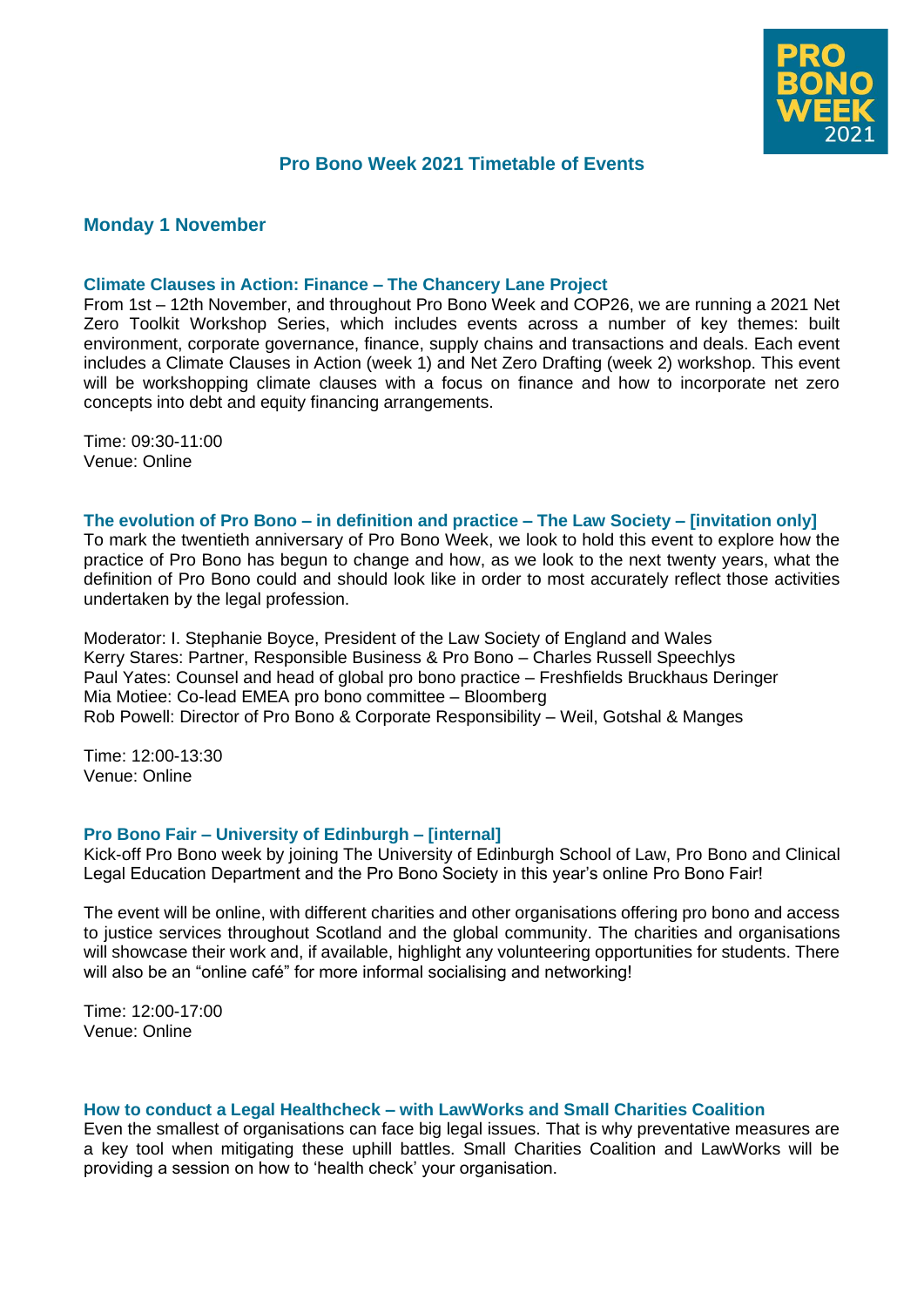

In this session we will cover key legal issues for small not-for-profit organisations and charities, with topics like corporate and governance, employment, property and more, so that you can identify potential issues before they arise. Alongside a lawyer from the LawWorks Not-for-Profits Programme, LawWorks and the Small Charities Coalition will discuss available resources, pro bono assistance, and support for organisations.

There will be the opportunity for a Q&A following the presentation, although please note that the speakers will not be able to give legal advice / provide specific answers to questions only relevant to your organisation.

Time: 13:00-14:30 Venue: Online

### **OFFICIAL LAUNCH Pro Bono Week 2021: panel debate: past, present and future**

The official launch of the 20th Pro Bono Week, recognising and supporting the voluntary contribution made by lawyers across the UK in giving free legal help to those in need. In this year of unprecedented challenges, for both the voluntary and legal sectors, pro bono legal help has never been more important.

The launch event will take place in person online, and will host a panel of speakers, exploring the past, present and future of pro bono.

Welcome Speech: The Attorney General

Chair: Toby Brown, Pro Bono Week Organising Committee Chair

Yasmin Waljee OBE: Partner, International Pro Bono at Hogan Lovells and co-lead of the Social Impact Practice.

Kirsty Thomson: Managing Partner/Director at JustRight Scotland, Scotland's legal centre for justice and human rights.

Emma Rehal-Wilde: Emma teaches law at LSBU and previously worked in pro bono management within the legal sector for 12 years before moving into academia.

Time: Arrival at 6pm for 6.30pm start, followed by a drinks reception at 7.30pm. Venue: In person (Gray's Inn Hall) and online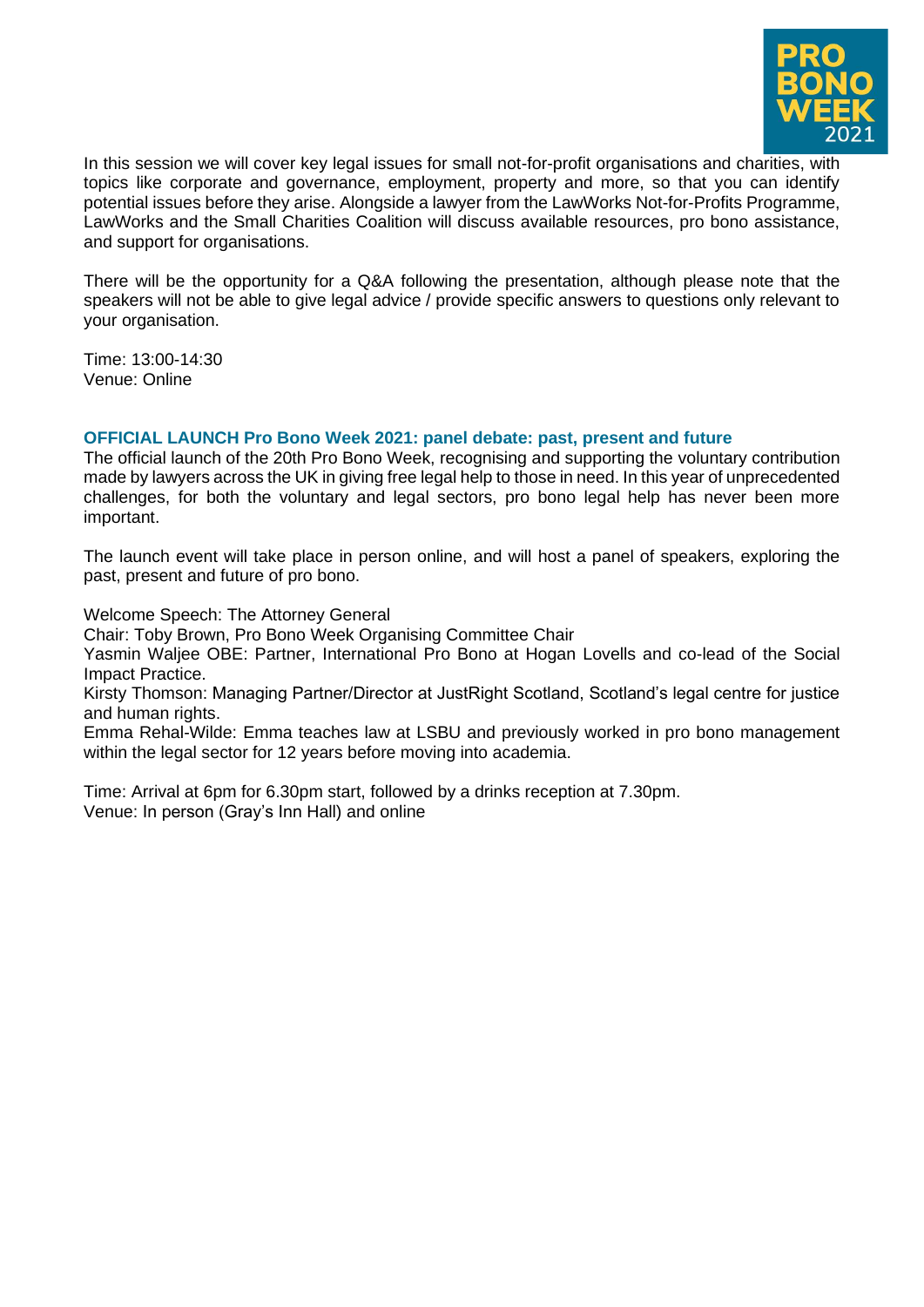

# **Tuesday 2 November**

### **Poverty and Pro Bono – LawWorks**

In this Pro Bono week, we look back over the last 20 years of pro bono and forward to the next 20 – after the disruption of Covid, and with so much unmet need what should be the priority for legal pro bono?

There are significant indicators that poverty may increase in future months given the upward pressures on prices, housing, childcare and living costs, the withdrawal of furlough and the Universal Credit uplift, combined with economic uncertainty and increasing personal debt levels. Most social welfare law issues remain outside of the scope of legal aid, but are these the areas that pro bono should be focussed on going forwards? How can pro bono make a bigger policy impact on welfare rights, serve those vulnerable to the on-going effects of the pandemic and push for positive changes in law and policy?

The focus of the session will be on UK rather than global poverty, and where pro bono can make an impact.

James Sandbach, London Citizens Advice Emma Lough, Director, Lawyers Against Poverty Anela Anwar Chief Executive, Z2K Claire Hall, Lawyer, CPAG

Time: 8:30-9:30 Venue: Online

### **Climate Clauses in Action: Supply Chains – The Chancery Lane Project**

From 1st – 12th November, and throughout Pro Bono Week and COP26, we are running a 2021 Net Zero Toolkit Workshop Series, which includes events across a number of key themes: built environment, corporate governance, finance, supply chains and transactions and deals. Each event includes a Climate Clauses in Action (week 1) and Net Zero Drafting (week 2) workshop. This event will be workshopping climate clauses with a focus on supply chains and how to implement net zero across your entire value chain, from procurement to distribution.

Time: 09:30-11:00 Venue: Online

### **Pro bono: reflections from the wider legal profession – Government Legal Department - Invitation Only**

This talk is aimed at lawyers at all stages of their careers, who can learn about the role of pro bono in the wider legal profession and the different ways that lawyers can volunteer throughout their careers.

The talk will be hosted by Peter King, a Legal Director at GLD, who will be in conversation with Legal Directors working for leading international organisations in the private sector, to discuss their pro bono experiences.

Venue: Online Time: 12:00-13:00 To register: Invitation Only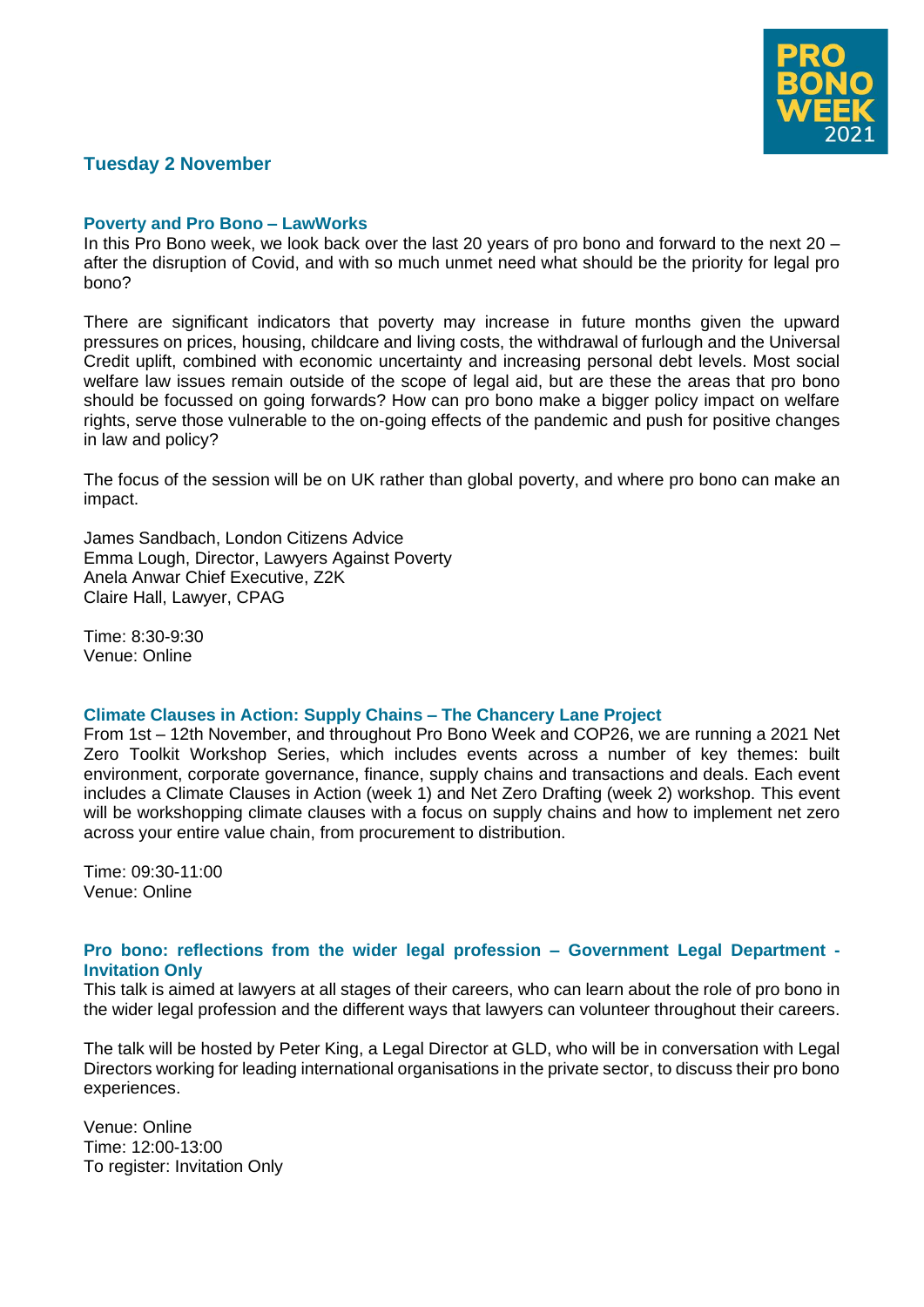

## **In House Counsel and Law Firms Doing Pro Bono Together – In House Pro Bono Group**

The In House Pro Bono Group invites you to join us for a webinar with Clifford Chance and Ropes & Gray on how in house lawyers and law firms can partner effectively to do pro bono together. The session will cover developing a partnership with an in house team/law firm, considerations when working on a pro bono project together, challenges and how they can be overcome. We will also hear from a charity, Refugee Action, on what is most useful in terms of pro bono support.

David Boyd, Head of Pro Bono for UK & Ireland, Clifford Chance Felicity Kirk, Head of International Pro Bono, Ropes & Gray Julie Mansfield, Frontline Immigration Advice Project Partnerships Manager at Refugee Action Mia Motiee, Compliance, Bloomberg Sarah Oliver Scemla, Director and Assistant General Counsel, Bank of America

Time: 12:30-13:30 Venue: Online

#### **A Refugee Experience (Day 1) – Fragomen**

Marina Brizar, UK Director of Talent Beyond Boundaries (TBB) will be in conversation with Gemma Hyslop of Fragomen to discuss TBB's pioneering work on complimentary pathways to the UK for skilled displaced people. This is a project with which Fragomen are proud to have partnered since its inception in the UK and we look forward to reflecting on the success to date and what more is to come.

Time: 12:30-13:15 Venue: Online

### **Simmons & Simmons in conversation with Pro Bono clients - Invitation Only / Internal**

Panel event on the importance of pro bono support and collaboration, with speakers from two of our valued pro bono clients Advocates for Animals (Edie Bowles, solicitor) and Amicus alj (Margot Ravenscroft, Director), and our Pro Bono Partner Rob Allen.

Time: 13:00-14:30 Venue: Online

### **The Role of Law in Climate Action – A4ID, CMS and Bloomberg**

This event coincides with the 26th UN Climate Change Conference of the Parties (COP 26) and UK Pro Bono Week. The event will also see the launch of Chapter 13 of the Legal Guide to the SDGs, as part of A4ID's SDG Legal Initiative.

The aim of this event is to build a greater awareness among the legal community on how the law, and the work of lawyers, can support the fight against climate change; show the diverse ways lawyers and in-house counsel can contribute to the fight against climate change through their client advising capacity and their pro bono work; and share success stories of lawyers and in-house counsel contributing to the fight against climate change.

The SDG Legal Initiative aims to reach every legal professional in the world. Working through our networks of firms and corporations, it seeks to provide the knowledge and opportunities needed to take practical action to end poverty, protect the planet and ensure that all people enjoy peace and prosperity. The Initiative is driven by a Steering Committee with membership from 13 of the world's leading international law firms and corporations including CMS and Bloomberg, invested in achieving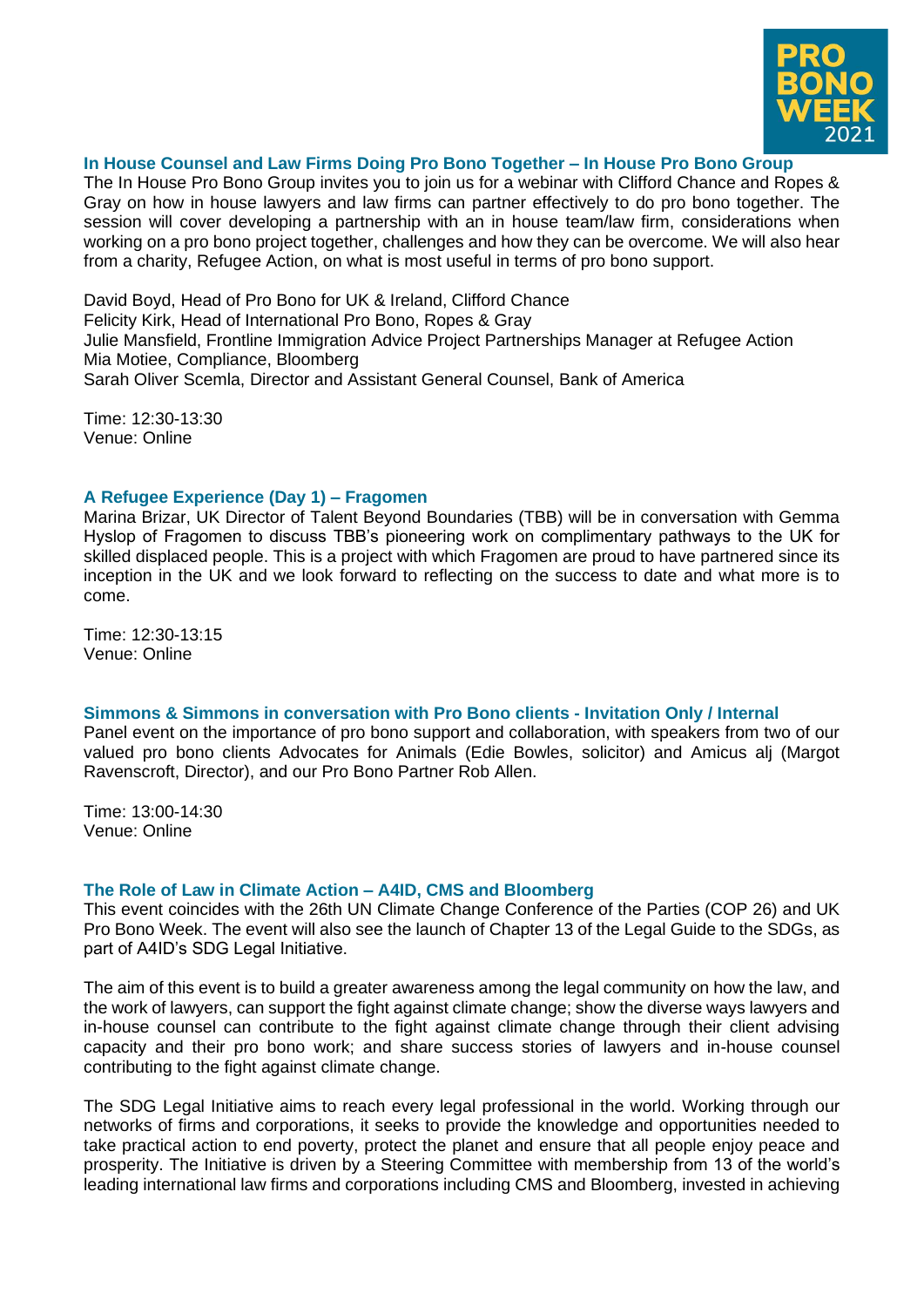

change in their sectors. It aims to build partnerships to revolutionise how pro bono and other legal work is carried out, and highlight the business case for all lawyers and law firms globally to adopt the SDGs at the heart of their practices.

David Levine, Chief Legal Officer, Bloomberg Yasmin Batliwala, Chief Executive, A4ID Penelope Warne, The Senior Partner and Chairman of the UK LLP Board and Head of Energy & Climate Change, CMS Valerie Borden Farkas, Head of Legal for EMEA, Bloomberg Guy Pendell, Partner, Head of Disputes, CMS Olivia Jamison, Partner, Environment, CMS Anthony Kenny, Assistant General Counsel – Corporate, GlaxoSmithKline plc Becky Annison, Director of Engagement, The Chancery Lane Project

Time: 17:00-19:00 Venue: In person (CMS, Cannon St) and online

## **Rule of Law & Access to Justice: where do we go from here? – Pro Bono Week Committee & LexisNexis**

Following on from successful Rule of Law events in Pro Bono Week 2020 and Volunteers Week 2021, our stellar panel returns! There can be few times in the modern history of the UK where the Rule of Law has remained at the forefront of public attention and discussion for such a sustained period – whether it is governmental "tinkering" with judicial review, the backlog in the court system, to some concerning narrative about lawyers practicing in the immigration and criminal justice systems.

As important as that focus has been, it often leaves a hugely important question unanswered: where do we go from here?

Lawyers almost universally see the Rule of Law as fundamental, but that seems some way off outside of the profession? If we are to protect the Rule of Law (and drive an environment where upholding the Rule of Law is seen as non-negotiable), the public at large need to feel the same way.

Having considered this question previously, the panel will return to give an update on the "state of the union" of the Rule of Law in the UK. From there, we will turn to continue our debate on what can be done to begin to deliver this. Can the law, and justice be rebranded? Can businesses be made to care and champion the Rule of Law? What, or who might get the public to value access to justice?

Iain Anderson (Executive Chairman, Cicero Group) I. Stephanie Boyce (President of the Law Society of England & Wales), Baroness Hale of Richmond (former President of the UK Supreme Court), James Harper (Executive Sponsor Rule of Law, LexisNexis) Baroness Helena Kennedy QC (Director of the IBA Human Rights Institute)

Venue: In person (Gray's Inn, Bingham Room) and online Time: Arrival at 5pm for 5.30pm start, followed by a drinks reception at 7pm.

## **Real Life Pro Bono: a practical how-to guide – PILS Project**

*Pro bono cases are often the most memorable. They are the cases that stay with you.*

… at The PILS Project, we firmly believe that is true!

To celebrate Pro Bono Week's 20th birthday, PILS are holding a very special pro bono storytelling event. A stellar panel of pro bono champions will join The PILS Project live to discuss how to do pro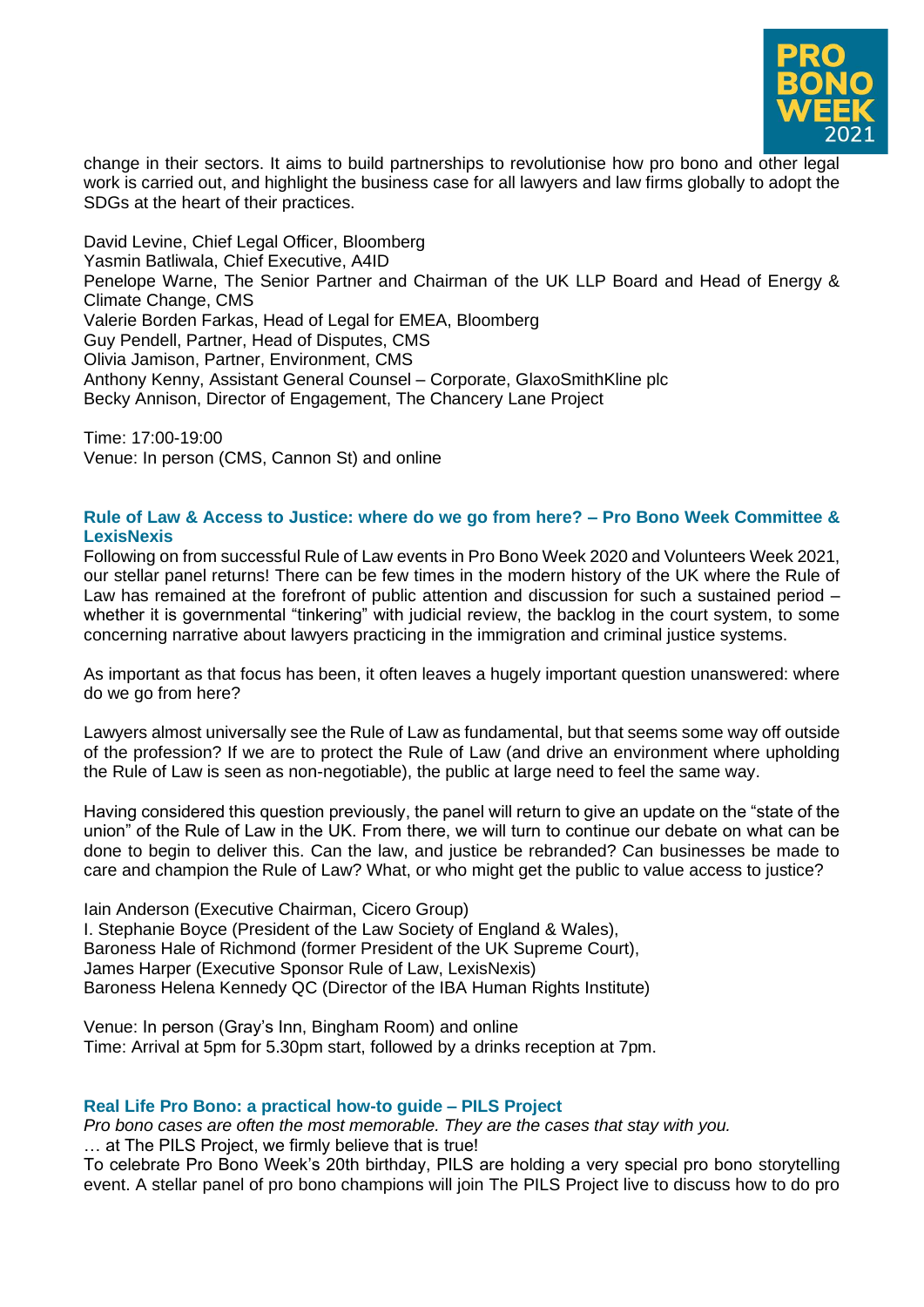

bono in Northern Ireland in 2021. This webinar is designed to be inspirational and practical, with reallife examples of how to proactively share your legal skills while avoiding professional burn-out.

After the panel have told their personal pro bono stories, you will have the chance to share your own experiences or ask your burning pro bono questions.

The discussion will be chaired by the PILS Project. Danielle Curtis, legal manager with the Public Interest Law Alliance (PILA), Dublin Lauren Taylor, corporate solicitor at A&L Goodbody Belfast Steven McQuitty BL, barrister and PILS Pro Bono Register volunteer Claire McVicker, Ulster University Law Clinic alumni

Time: 18:00-19:00 Venue: Online

### **Virtual volunteering with special guest, Regional Employment Judge Wade – ELIPS**

The Employment Lawyers' Association's Pro Bono Committee would like to invite all ELA members and other interested individuals to join a panel discussion about the virtual volunteering opportunities available to its members and in particular, ELIPS and Mumsnet online clinics.

ELIPS (the Employment Tribunal Litigant in Person Scheme), one of ELA's most successful pro bono projects, is now provided via an online platform, and covers the London Central, Cardiff, Bristol, Midlands West, Leeds and Manchester Employment Tribunals. You will hear from ELA members who have volunteered and how this has provided both personal and professional benefits and opportunities; student volunteers; and an ELA member who has taken responsibility for expanding the coverage of ELIPS to her local Employment Tribunal. We are delighted that Regional Employment Judge Wade will also be joining the panel, to talk about the difference that ELIPS can make to litigants in person.

Mumsnet online legal advice clinics are held quarterly with volunteers providing online legal advice on maternity and parental rights at work. Clinics are managed and supervised by Maternity Action, giving volunteers an opportunity to learn more about this area of law and contribute to tackling pregnancy discrimination. You will hear from one of the ELA volunteers who regularly takes part in Mumsnet clinics who will explain how they operate and why she finds this work so fulfilling.

Time: 18:00-19:00 Venue: Online

## **Pro Bono in the Community – the Bristol Perspective – Bristol Pro Bono Group**

Bristol Pro Bono Group is hosting a virtual (Teams) panel discussion entitled "Pro Bono in the Community – the Bristol Perspective" where we will be discussing all things pro bono in Bristol!

In this vibrant city, universities, third sector organisations, the bar and private practice firms all participate in the provision of pro bono legal assistance to those members of the public who most need it. Our panellists from across the legal profession will discuss their perspectives on the highs, lows, challenges and success stories in providing pro bono assistance through legal advice clinics. This is set to be an engaging event, and is open to all.

Chair: Richard Grimes Omar Madhloom Rachel Wood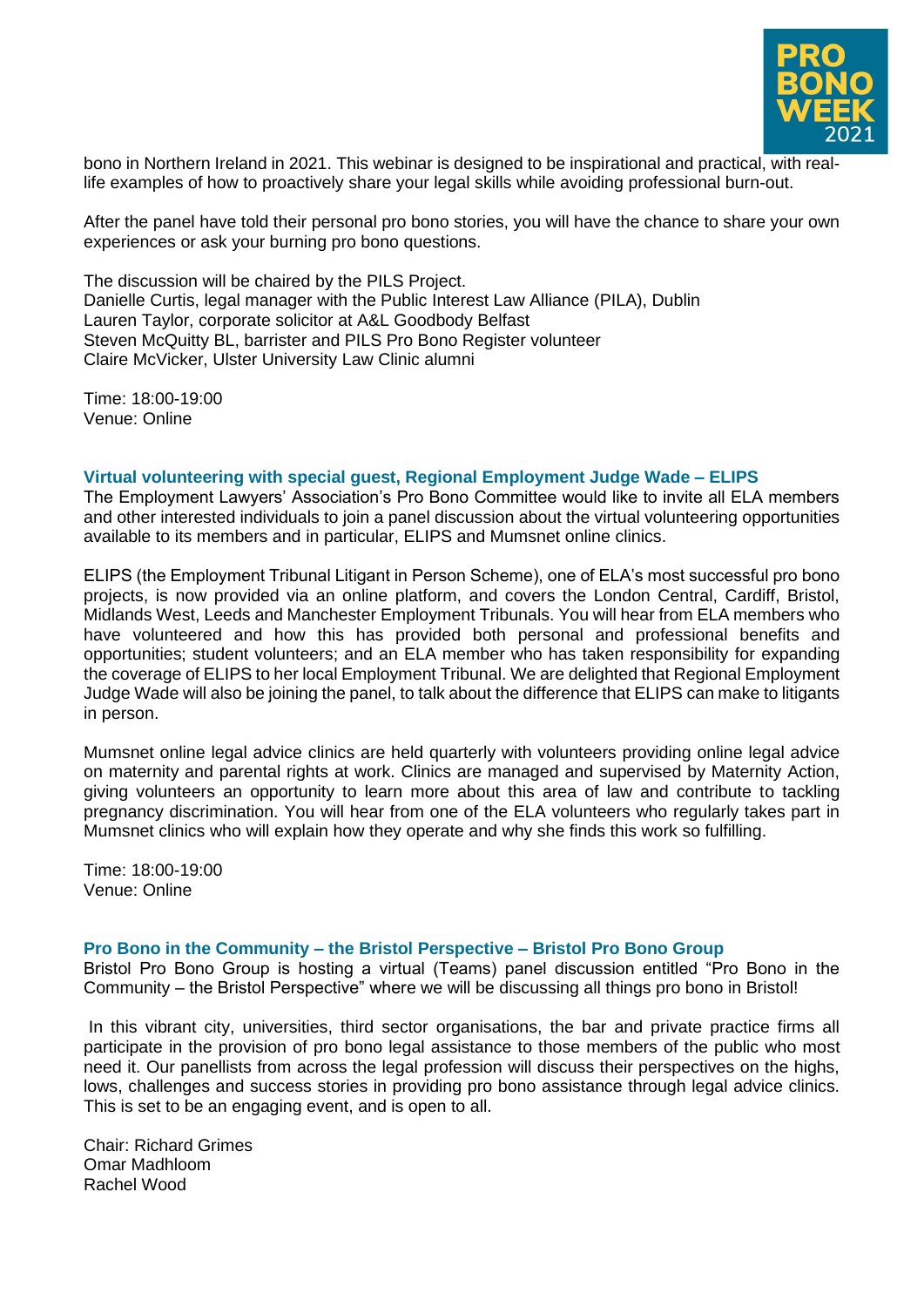

Zak Coles Eve Farnsworth Ellen Goodland

Time: 18:30-19:30 Venue: Online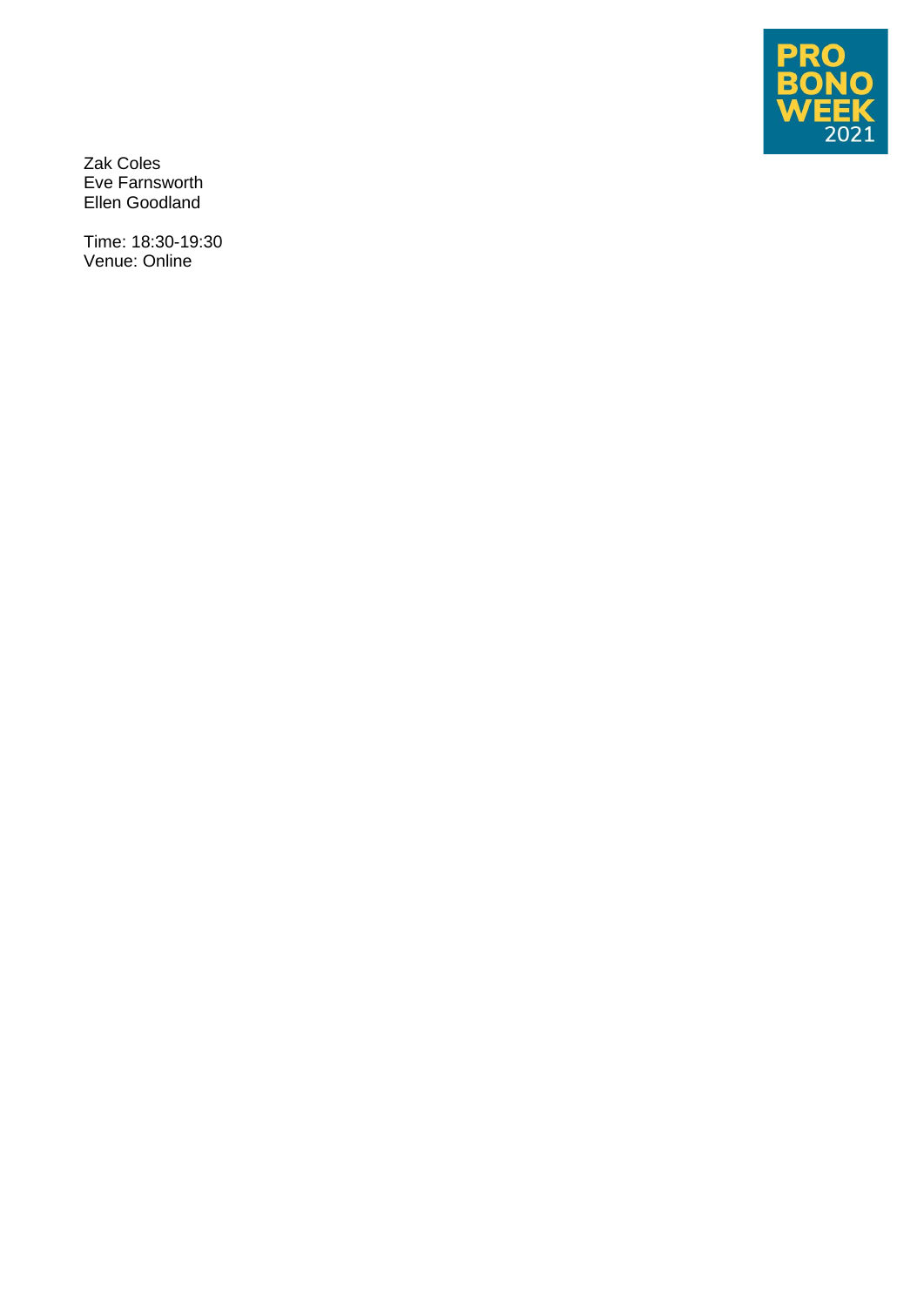

# **Wednesday 3 November – Junior Lawyers Day**

### **Climate Clauses in Action: Transactions and Deals – The Chancery Lane Project**

From 1st – 12th November, and throughout Pro Bono Week and COP26, we are running a 2021 Net Zero Toolkit Workshop Series, which includes events across a number of key themes: built environment, corporate governance, finance, supply chains and transactions and deals. Each event includes a Climate Clauses in Action (week 1) and Net Zero Drafting (week 2) workshop. This event will be workshopping climate clauses with a focus on transactions and deals and how to address net zero intervention points in corporate and real estate transactions and diligence.

Time: 09:30-11:00 Venue: Online

### **Pro bono work at legal advice centres – Government Legal Department - Invitation Only**

This talk is aimed at lawyers at all stages of their careers, who can hear about how to get involved in pro bono work, learn about the history and role of two legal advice centres and the experience of being a trustee.

This talk features Chris White, a GLD lawyer, who is also a trustee at South Westminster Legal Advice Centre.

Time: 12:00-13:00 Venue: Online

### **Voices from the community – Environmental Law Foundation**

This year the Environmental Law Foundation (ELF) event will be in conversation with some of the grassroots communities that ELF has worked with.

Hear from them about the impact of the pro bono assistance they received from the ELF professional pro bono network and learn what the tangible impact has been on nature protection. ELF works with grassroots communities and we want to hear their story about the intersection between campaigning and the law and how pro bono has assisted them.

The professional ELF pro bono member who assisted the community will be present to discuss how the case was built and developed.

Time: 12:00-13:00 Venue: Online

### **RPC Pro Bono Week Lunch and Learn - Invitation Only / Internal**

An internal session for RPC's London and Bristol offices to celebrate RPC's UK focused pro bono achievements over the past twelve months and the Pro Bono Committee's key strategic priorities looking forward.

The online session will highlight the objectives of future projects planned by the Committee and how these will progress over the next year, through our work with existing and new pro bono partners, hosting training sessions, other events and more. The session will be hosted on Zoom.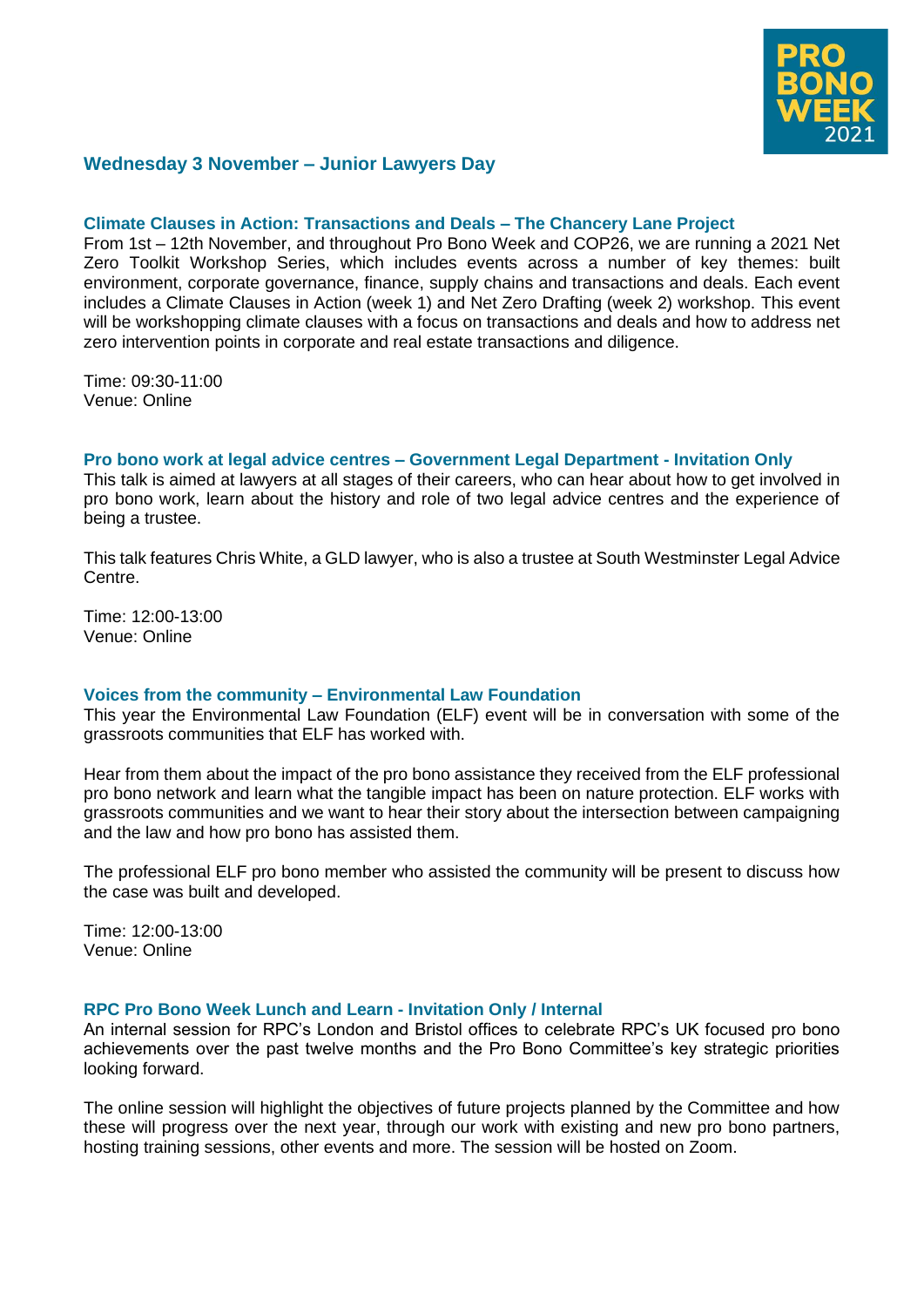

Time: 12:30-13:30 Venue: Online To register: Invitation Only/Internal

## **The future of pro bono – Scottish Young Lawyers' Association**

Jonathan Goodyear (co-founder of probonoskills.com) Rebecca Samaras (Director of Pro Bono and Clinical Legal Education at Edinburgh Law School) Ryan Whelan (Founder Casus Omissus, The Aberdeen Law Project)

Time: 12:30-13:30 Venue: Online

## **A Refugee Experience (Day 2) – Fragomen**

Anna Simons, Head of Programmes at Breaking Barriers will discuss the invaluable work their charity does to integrate refugees through employment with Fragomen's Russell Hodges. Julia Onslow-Cole, Partner at Fragomen is a trustee of Breaking Barriers and we're delighted to showcase their brilliant work.

Time: 12:30-13:15 Venue: Online

## **Legal Clinic 101: Practical Tips when Advising at Legal Clinics with Simmons & Simmons – In House Pro Bono Group**

Never worked in a legal clinic or feel you could benefit from hearing from some experts in the field? This is a practical session to find out more about what to expect when volunteering at a legal clinic. The session will be introduced by Sharon Blackman, Managing Director & General Counsel with Markets and Security Services Legal, Citi and presented by Charlotte Rendle from Simmons and Simmons and Joshua Smith, in-house counsel.

Charlotte is a Supervising Associate in Simmons' Financial Services Regulatory team and is a regular adviser at Battersea Legal Advice Clinic (run by South West London Law Centre) which covers housing, employment, disputes and commercial queries.

Joshua is a corporate finance lawyer currently working as a legal consultant. Prior to this, he worked as Legal Counsel in Schroder's Investment team, and as a finance solicitor at Travers Smith. He has been advising at various legal advice clinics for over five years and has handled a range of different matters.

Time: 13:00-14:00 Venue: Online

## **APPG on Pro Bono and Public Legal Education - Invitation Only**

This APPG meeting will provide a 'Drop in' for MPs to find out more about clinics and pro bono in their constituency and region. Please note due to current restrictions this is an invite only limited event.

The event will start with a panel that will:

• share the latest LawWorks Clinics Report with MPs;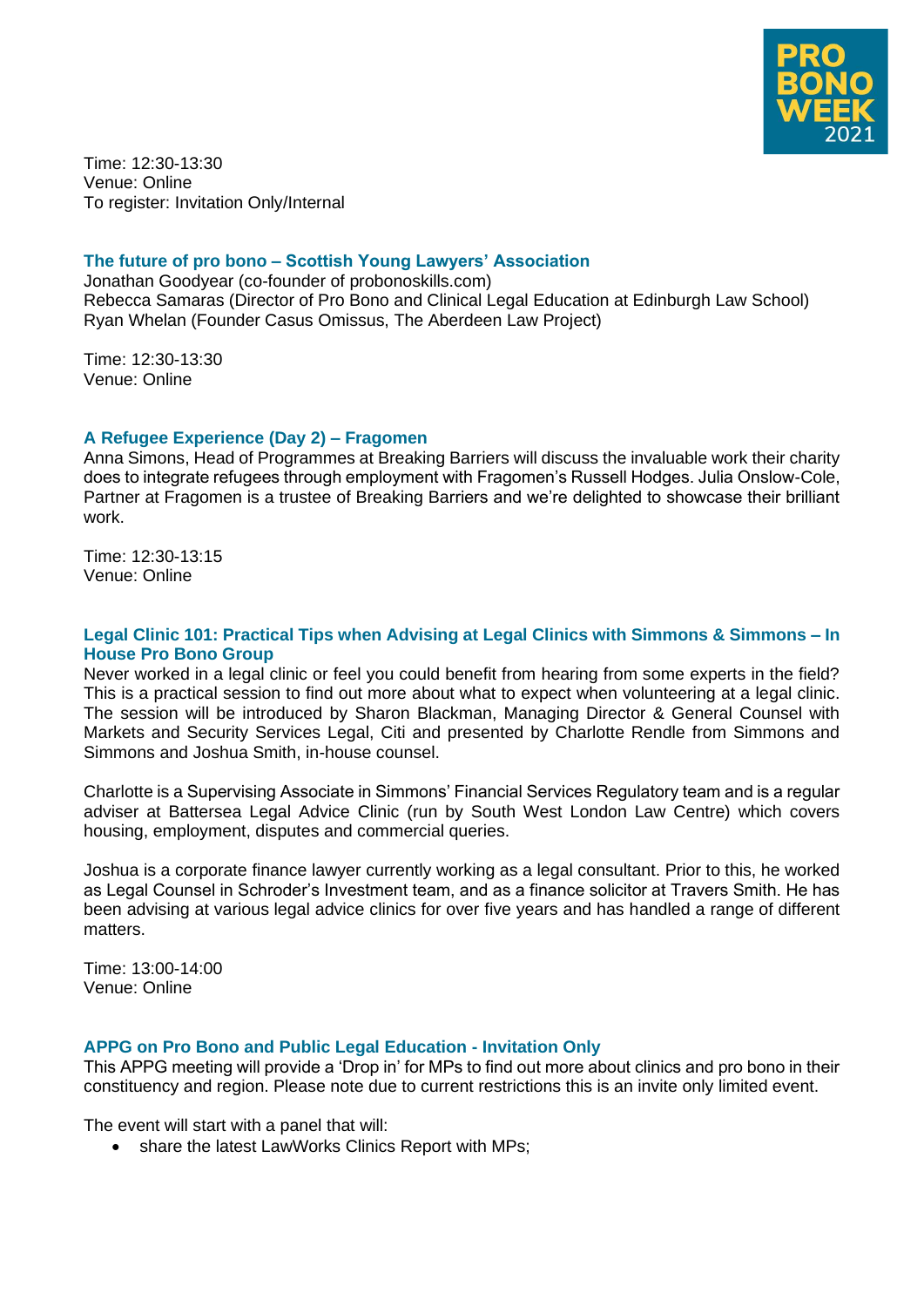

- launch LawWorks Clinics Manual (a guide on how to set up a local pro bono legal advice clinic);
- introduce different clinic models.

The Manual will provide tool for MPs in supporting and facilitating local firms/ practitioners and charities in their constituencies to 'partner up' to run a pro bono clinic, maintaining a close link to their constituency office and caseworkers. MPs will be able to drop in over the afternoon to find out more about clinics.

Laura Farris MP, Chair Suella Braverman MP, Attorney General Alex Chalk MP, Solicitor General Rebecca Wilkinson, LawWorks Linden Thomas, CLEO (the Clinical Legal Education Organisation) Sibon Piri, United Legal Access

Time: 14:00-15:30 Venue: Portcullis House

## **Plugged in Pro Bono: innovation, law tech & Pro Bono in Wales – Legal News Wales, Swansea Law Clinic & Legal Innovation Lab Wales**

An online event celebrating Pro Bono Week 2021, to highlight an exciting innovation & LawTech project in Wales that aims to connect local communities with accessible legal advice.

Join Legal News Wales, Swansea Law Clinic, (based in the Hilary Rodham School of Law at Swansea University), the Legal Innovation Lab Wales (LILW) and other speakers to see how the work of a free legal advice clinic in Wales is being used as the basis to measure the use of LawTech and innovation in the legal sector, to enhance and enable access to justice. We'll be joined by the project leads in Wales, and other speakers to provide:

- Insight on the six-month project: why Pro Bono has taken centre stage in the research
- The scope of the research: the communities involved, the free legal advice they might receive and the current challenges
- Current observations & reflections of the project to date
- Hope for the impact of the project on how LawTech could further support the provision of Pro Bono and accessible legal services in Wales and in England

Chair: Emma Waddingham, Editor, Legal News Wales & member of the Reaching Justice Wales committee.

Stefano Barazza, Academic Lead at the Legal Innovation Lab Wales Professor Richard Owen, Hilary Rodham School of Law, Swansea University Liz Withers, Head of Welsh Affairs, the Solicitors Regulation Authority

Time: 15.30 - 16.50 Venue: Online

## **Working with Vulnerable Clients & Vicarious Trauma/Self-Care – Collaborative Plan UKademy Committee - Invitation Only**

Many of us over the last few years have benefited from attending sessions relating to how to work with vulnerable clients and how to protect ourselves from vicarious trauma. Building on these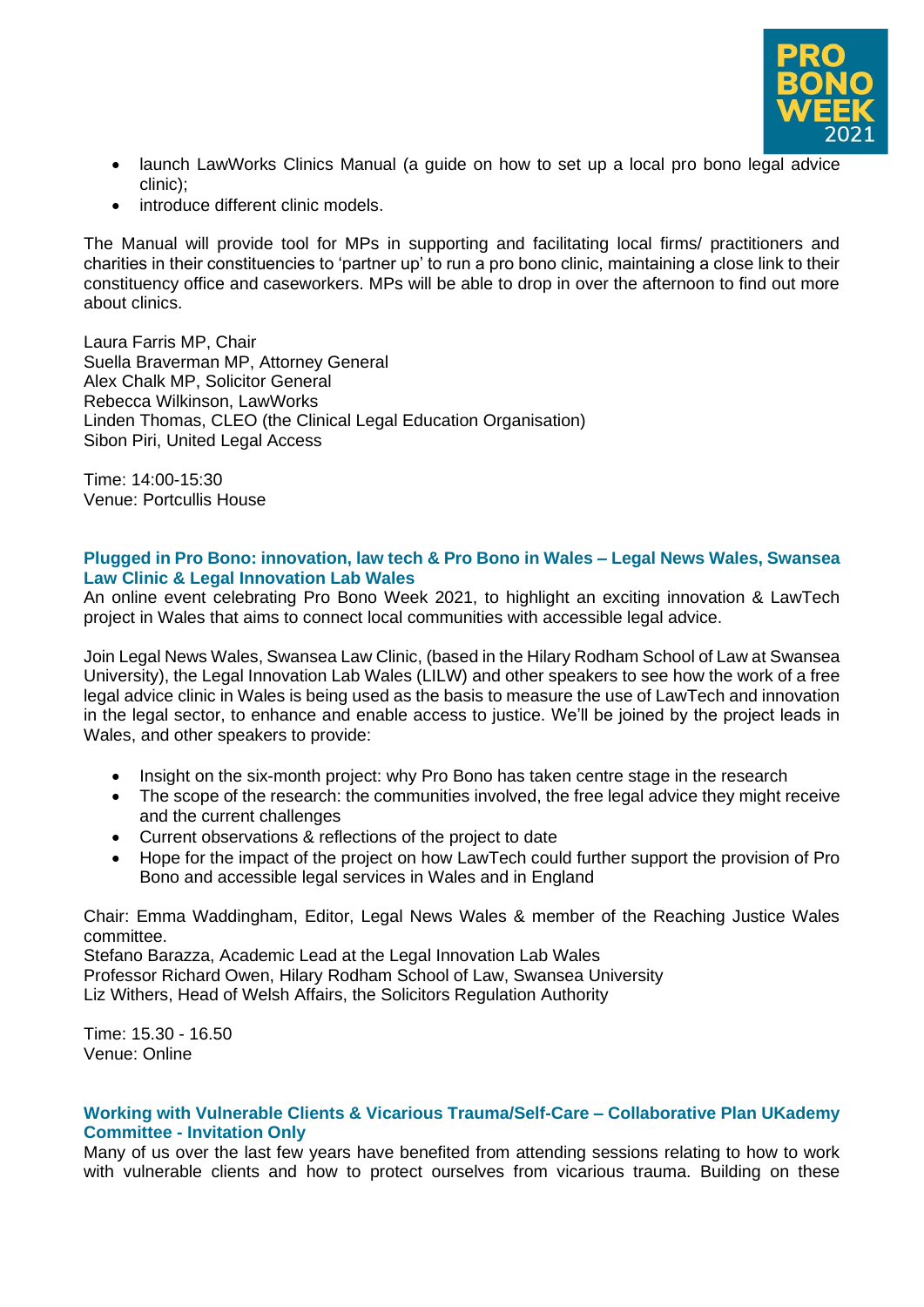

learnings, this practical session will focus on this topic from a pro bono team perspective, with suggestions on how to best structure programmes, introduce support mechanisms and also discuss some providers that firms are using in this space.

The session will begin with a half-hour discussion with three firms that have liaised with their HR teams to develop comprehensive strategies and programmes in this area, considering both basic obligations on a firm and best practice. We'll finish with a half-hour interactive audience discussion where we invite other firms to share what they do and providers they use and also discuss any issues they have encountered.

Moderator: Amy Grunske, Head of International Pro Bono, Orrick Aditi Kapoor, Pro Bono Manager, A&O Becca Naylor, Head of Europe Pro Bono, Reed Smith Sarah Farrelly, Pro Bono Associate, CRS

Time: 16:00-17:00 Venue: Online

### **Tech and Pro bono: Domestic and Global perspectives – LawWorks & A4ID**

Technology plays an increasingly important role in pro bono work, and Covid-19 has been a catalyst as more services have pivoted to remote delivery. This session, hosted by LawWorks and A4ID, looks at how technology has progressed pro bono, and the role it is likely to play in the future, including how technology can address organisational issues of pro bono work.

This discussion spans both domestic and global pro bono. Globally there is a huge interest in how technology (lawtech) can facilitate access to legal advice and empower communities to use the law. There are equally concerns that lawtech could deepen the 'digital divide' and leave vulnerable groups further excluded from good legal advice or from the courts.

Our panel of experts will discuss the opportunities and challenges associated with technology for lawyers contributing with their time pro bono to ensure equal access to justice for all, in the UK and abroad.

I. Stephanie Boyce, President of the Law Society Claire McGourlay, University of Manchester Jennifer Cheshire, LawWorks Roger Smith, Consultant Ele Enenche, High Court of Nigeria Adam Wyner, University of Swansea Margaret Hagan, Standford Law School

Time: 17:00-19:00 Venue: Online

### **Pro Bono Work; The Gift That Keeps on Giving! – Advocate, the IBC and the Bar Council Pro Bono and Social Responsibility Committee**

The Institute of Barristers' Clerks, the Bar Council Pro Bono and Social Responsibility Committee and Advocate invite you to join us on Wednesday 3rd November at 5.30pm as we jointly host a seminar for clerks and practice managers in the 20th annual Pro Bono Week.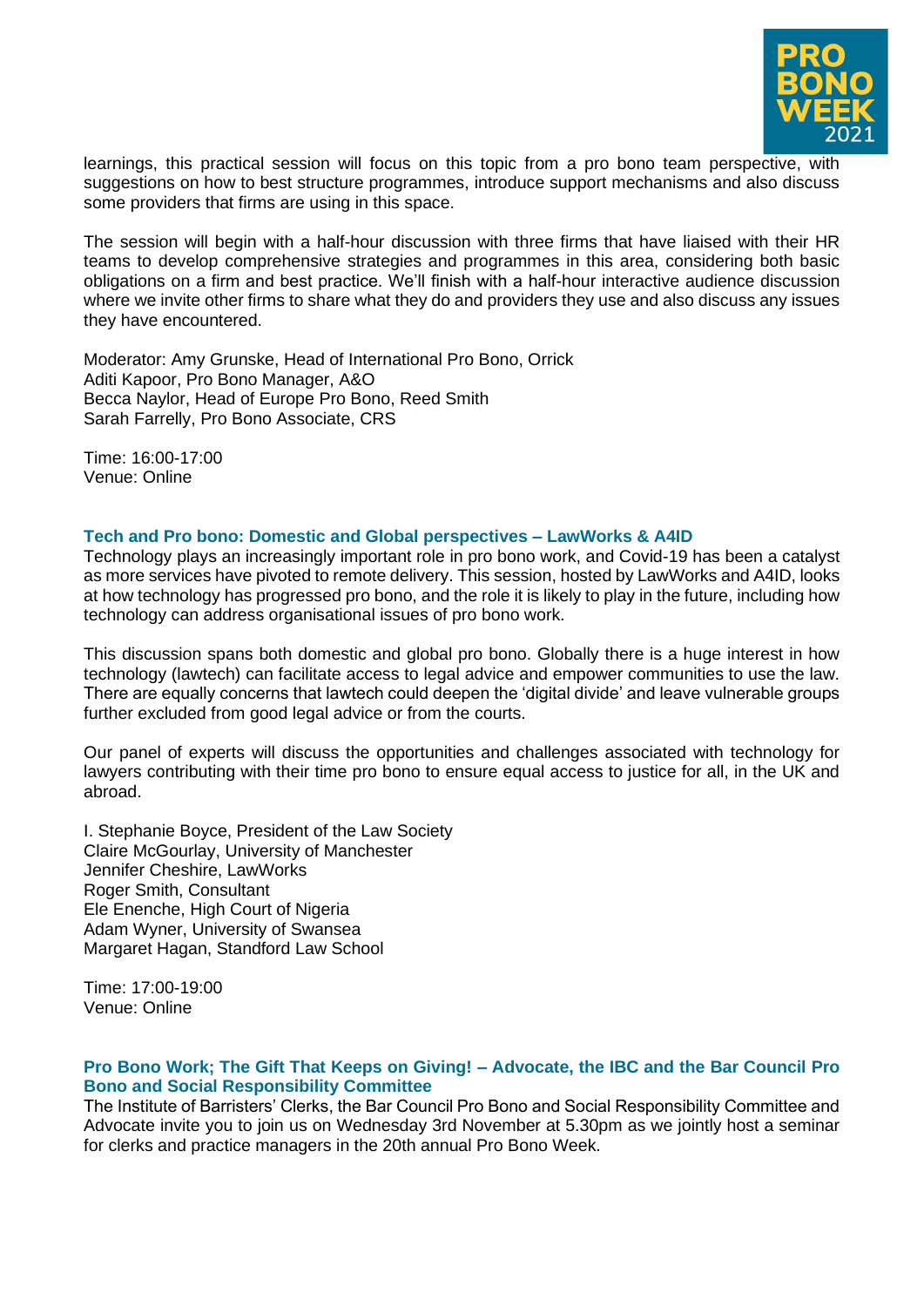

Hear from clerks and barristers to find out how other sets manage the pro bono process and ask any questions you might have. Topics include the value of pro bono to:

- An individual barrister's practice
- Career progression generally
- Chambers as a whole and how to sell pro bono in Chambers to your members .

The seminar is kindly being hosted by 1GC for up to 20 clerks and practice managers to join us in person. We are also streaming it live online in case you can't join us or miss out on tickets.

Time: 17:30-18:30 Venue: In person (1GC) and online

### **The Importance of Giving Back: with Master Treasurer – Middle Temple Students' Association & Middle Temple Hall Committee**

We look forward to you joining us for an evening with our Master Treasurer, looking at pro Bono work. As we sit down with him to learn more about his journey into law, how he became a commercial and employment QC, with a love of the art of cross-examination, and why giving back to others has always been important to him.

This event will comprise: An interview, Q&A, hearing attendees' stories of pro bono/voluntary work, and socialising over drinks and nibbles.

Andrew Hochhauser QC (Master Treasurer) is a barrister at Essex Court Chambers, a Harmsworth scholar and Master Treasurer of Middle Temple, a Fellow of the Chartered Institute of Arbitrators and a Deputy High Court Judge, ticketed in both the Chancery and Queen's Bench Divisions. He is also honorary Counsel to Westminster Abbey, Chair of the Samuel Courtauld Trust, Chair of Paintings in Hospitals, a Governor of the University of the Arts London, a Trustee of the National AIDS Trust, Ballet Black and Courtauld Institute of Art.

Giving back is at the heart of our Inn's ethos; we hope you can join us for what is sure to be a special evening. Open to Members of all four Inns.

Time: 17:45-20:30 Venue: In person (Middle Temple) and online

#### **How can law clinics adapt to tackle climate change? – The universities of King's College London, Strathclyde and York in association with the Clinical Legal Education Organisation** This event, hosted by the universities of King's College London, Strathclyde and York in association

with the Clinical Legal Education Organisation, draws its inspiration from the "adaptation" theme of COP26.

A panel of students and other expert contributors will translate this theme into the student law clinic context, with a view to framing activities for the 2021 Student Law Clinic Global Day of Action for Climate Justice (which takes place on 17 November 2021). The panel will reflect on COP26 and afford an opportunity for student law clinics to consider the contrast between the global conversation and local actions. A keynote address will be provided by Alex Goodman, a barrister with Landmark Chambers.

Time: 18:00-19:00 Venue: Online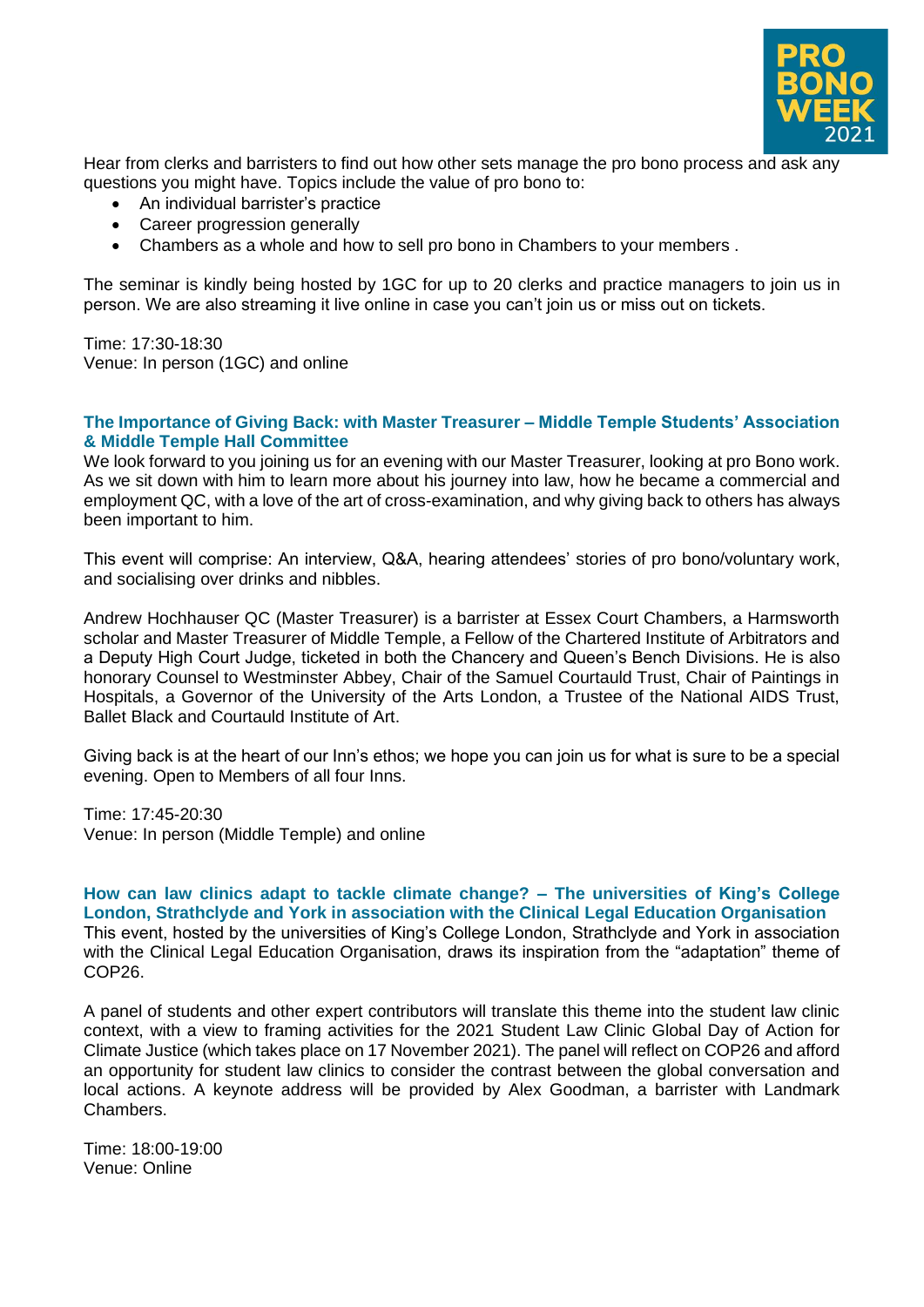

# **Pro Bono from the past, present and future – BPP Law School**

BPP Pro Bono Centre presents an exciting panel event "Pro Bono from the past, present and future".

David Hansford, Associate at Charles Russell Speechlys Stephen Cutter, Solicitor at Release Hannah Lennox, Solicitor at Hammersmith & Fulham Law Centre Frances Hall, Trainee Solicitor at BPP Pro Bono Centre

Time: 18:00-19:30 Venue: Online

### **Bar Pro Bono Awards – Advocate**

All nominees are invited to an Awards evening that takes place on 3rd November during Pro Bono Week at which winners in most categories will be announced. We are running an in-person networking event and will be live-streaming the awards ceremony. Livestream open to all. Link TBC.

Welcome Speech: The Solicitor General

Time: 18:30-20:30 Venue: In person (Gray's Inn Pension Room) and online

### **Pro Bono: What does the future hold? – LYLG, MTYBA and JLSLA**

Join us, the Middle Temple Young Barristers' Association (MTYBA), London Young Lawyers Group (LYLG), and the Junior London Solicitors Litigation Association (JLSLA) on Wednesday 03 November between 6.20 – 9.30pm in the Parliament Chamber at Middle Temple for a panel discussion, followed by networking and refreshments.

Alex Chalk QC, Solicitor General, will kickstart the event with a welcome speech. The panel will then reflect on past initiatives that junior lawyers have participated in, look forward to what the future holds for pro bono work, and look at the reasons why it's crucial for junior lawyers to get involved.

Chair: Calum Doherty, Solicitor at DAC Beachcroft and LYLG committee member. Michael Polak, MTYBA President and barrister at Church Court Chambers Laura Bell, trainee solicitor at Ashurst LLP Jessica Tagg, Pro Bono associate at Reed Smith LLP

Time: 18:30-21:30 Venue: In person (Middle Temple Parliament Chamber)

### **Online #CharityHour – Pro Bono legal help for charities – TrustLaw and LawWorks**

An hour of Tweets with #CharityHour, hosted by [@CharityHourUK,](https://twitter.com/CharityHourUK) and with support from TrustLaw and LawWorks, focusing for Pro Bono Week on how charities can access pro bono legal help.

Time: 20:00-21:00 Venue: Online Ask your questions and tweet along online at [#CharityHour.](https://twitter.com/search?q=%23CharityHour&src=hashtag_click)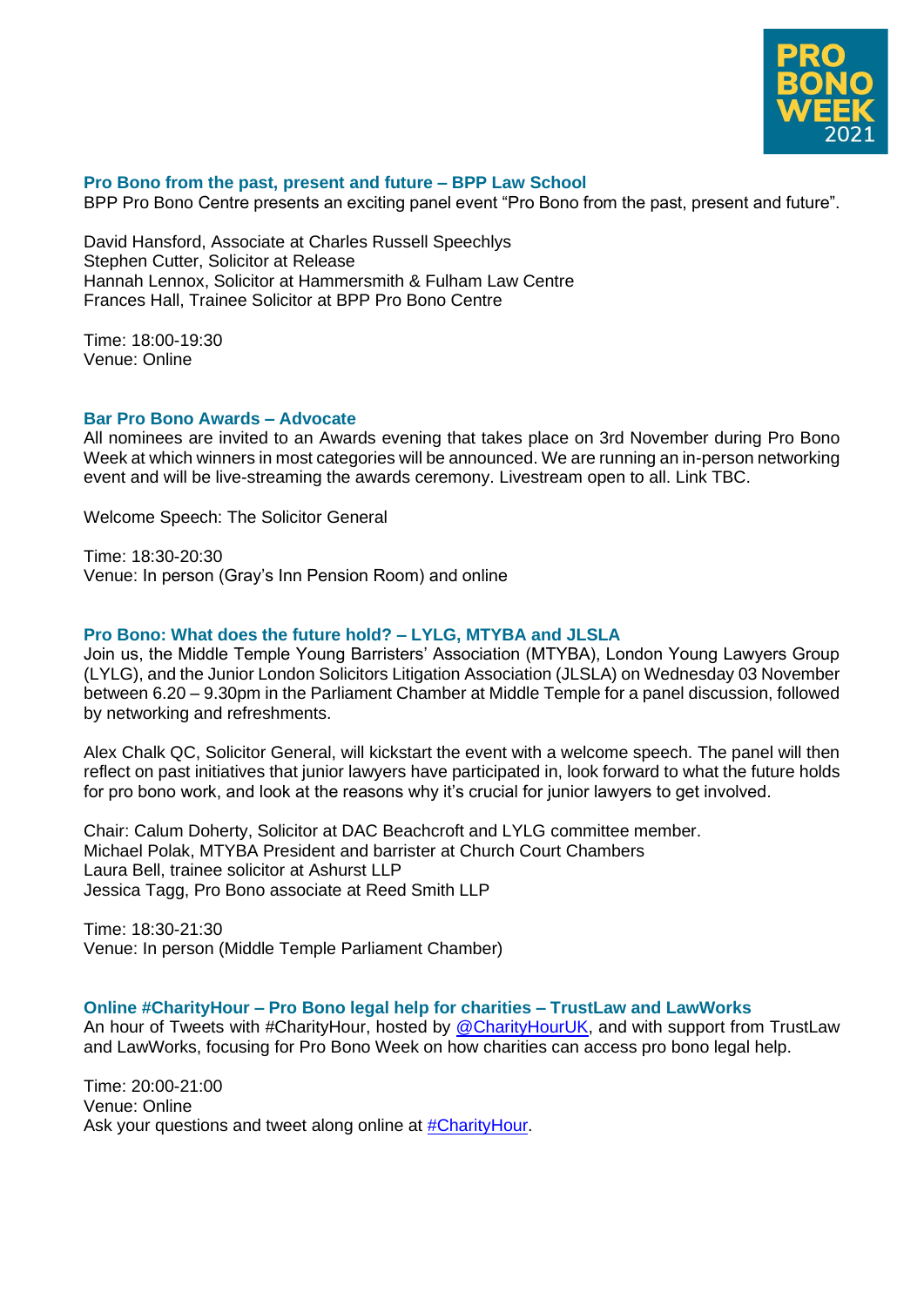

# **Thursday 4 November**

## **Climate Clauses in Action: Built Environment – The Chancery Lane Project**

From 1st – 12th November, and throughout Pro Bono Week and COP26, we are running a 2021 Net Zero Toolkit Workshop Series, which includes events across a number of key themes: built environment, corporate governance, finance, supply chains and transactions and deals. Each event includes a Climate Clauses in Action (week 1) and Net Zero Drafting (week 2) workshop. This event will be workshopping climate clauses with a focus on built environment and how to deliver net zero in real estate, construction and infrastructure.

Time: 09:30-11:00 Venue: Online

## **In-house Pro Bono: Moving Forward, Staying Ahead – The Law Society – [invitation only]**

The Law Society holds a series of Carey Street discussions throughout the year on key issues facing the profession. In marking Pro Bono Week we will be discussing some of the key issues facing in house teams when it comes to providing pro bono, particularly post Covid. We will also look at whether there have been any positive developments for in house teams wanting to provide pro bono, as well as some of the existing or ongoing challenges.

Time: 10:00-11:30 Venue: Online To register: Invitation Only

### **Late career pro bono – LawWorks**

A discussion on how we can better support and encourage experienced, transitioning and retired lawyers who are interested to volunteer, even to develop a second volunteer career in public interest law, pro bono work and supporting the community.

Despite the ongoing access to justice gap for low-income and underserved populations, this skilled, experienced and knowledgeable talent pool can often get overlooked when it comes to pro bono. How can we build pro bono opportunities into a new model of transition from retirement or a stepping back from full-time legal practice.? The session will focus particularly on the needs of the solicitors' profession.

Discussion points include:

- What kind of programmes are most suitable?
- Contribution to skills
- The SRA rules which facilitate greater participation of this cohort
- Other ways to contribute legal expertise and skills, eg Boards, CA Honorary Legal Adviser roles etc

Chair: Robert Bourns Nicholas Pritchard (retired Partner) Tim Cave (East Greenwich Legal Advice Centre) Kate Buchanan (Islington Legal Advice Centre)

Time: 12:00-13:00 Venue: Online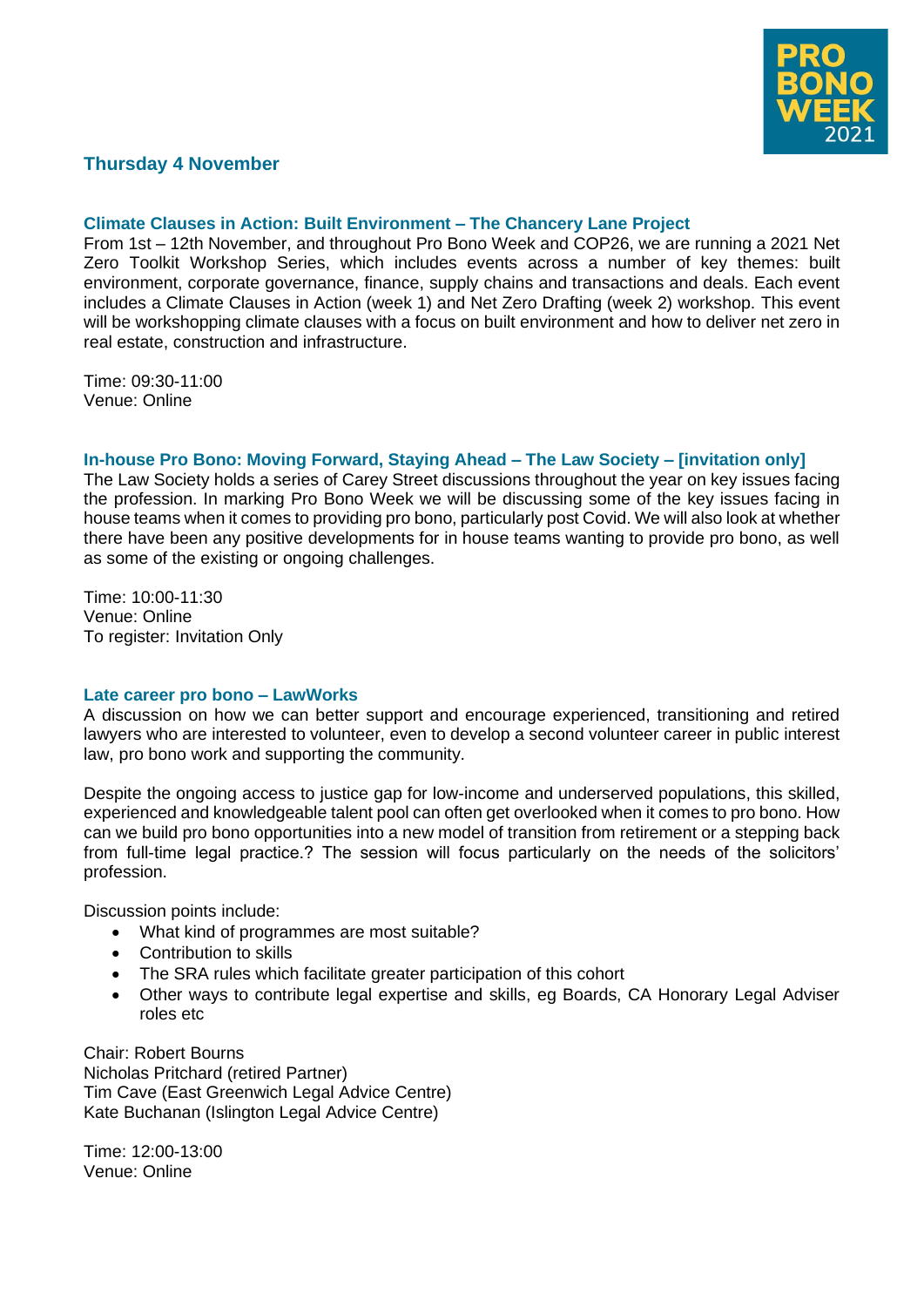

## **Contract Negotiation 101 – LawWorks and Bank of America**

Bank of America and Ashurst will facilitate an interactive 'Contract Negotiation 101' workshop aimed at small charities, not-for-profits, and those that provide pro bono advice to them.

The presenters will:

- Guide you through the key clauses of a contract
- Explain what to look out for when reviewing a contract
- Go over an example contract with you
- Allow time to put the negotiation skills into practice

Format: this will be an interactive and practical session, meaning that we will be keeping numbers low. Tickets are limited and are on a first come, first served basis. In the interest of fairness, please only register if you are able to attend on the day.

Time: 12:00-13:30 Venue: Online

### **A Refugee Experience (Day 3) – Fragomen**

Rebecca Tester of Fragomen will talk with West Hampstead Welcomes about the role that their community sponsorship group plays in the integration of the refugee family whom they support. Fragomen staff are directly involved with WHW, and we hope that this talk will inspire people to consider establishing their own community groups.

Time: 12:30-13:15 Venue: Online

### **Pro Bono and Environmental Justice – LawWorks, A4ID and Environmental Law Foundation**

The right of citizens to challenge environmental decisions through legal redress routes, and being able to access appropriate legal information, support and services on environmental law issues is fundamental to achieving any notion of environmental justice.

Evidence of the disproportionate impact of environmental degradation and climate change on vulnerable and disadvantaged groups, including those living in poverty, highlights the link with social justice; the law, domestically and globally. The law can be a tool to effect and inform solutions but is rendered useless without effective access to environmental justice. This principle is enshrined in international obligations such as Aarhus Convention which applies to the UK, although there is no significant enforcement mechanism.

Coinciding with UN Climate Change Conference (CoP 26th, Glasgow) the 20th year of pro bono week is looking at the 'big picture' on the past and future challenges for pro bono. This session hosted by LawWorks, the Environmental Law Foundation and A4ID will discuss the contribution that pro bono can make, and its limitations, at community level to environmental justice, (e.g., flooding, planning, nuisance issues, environmental hazards) but within a global context that understands environmental law as deeply connected with development, human and social issues.

Wessen Jazrawi, Hausfeld Emma Montlake, Environmental Law Foundation Matt Hunt, PGMBM Richard Owen, Hilary Rodham Clinton School of Law, Swansea Joe Tan & Thomas Istasse, A4ID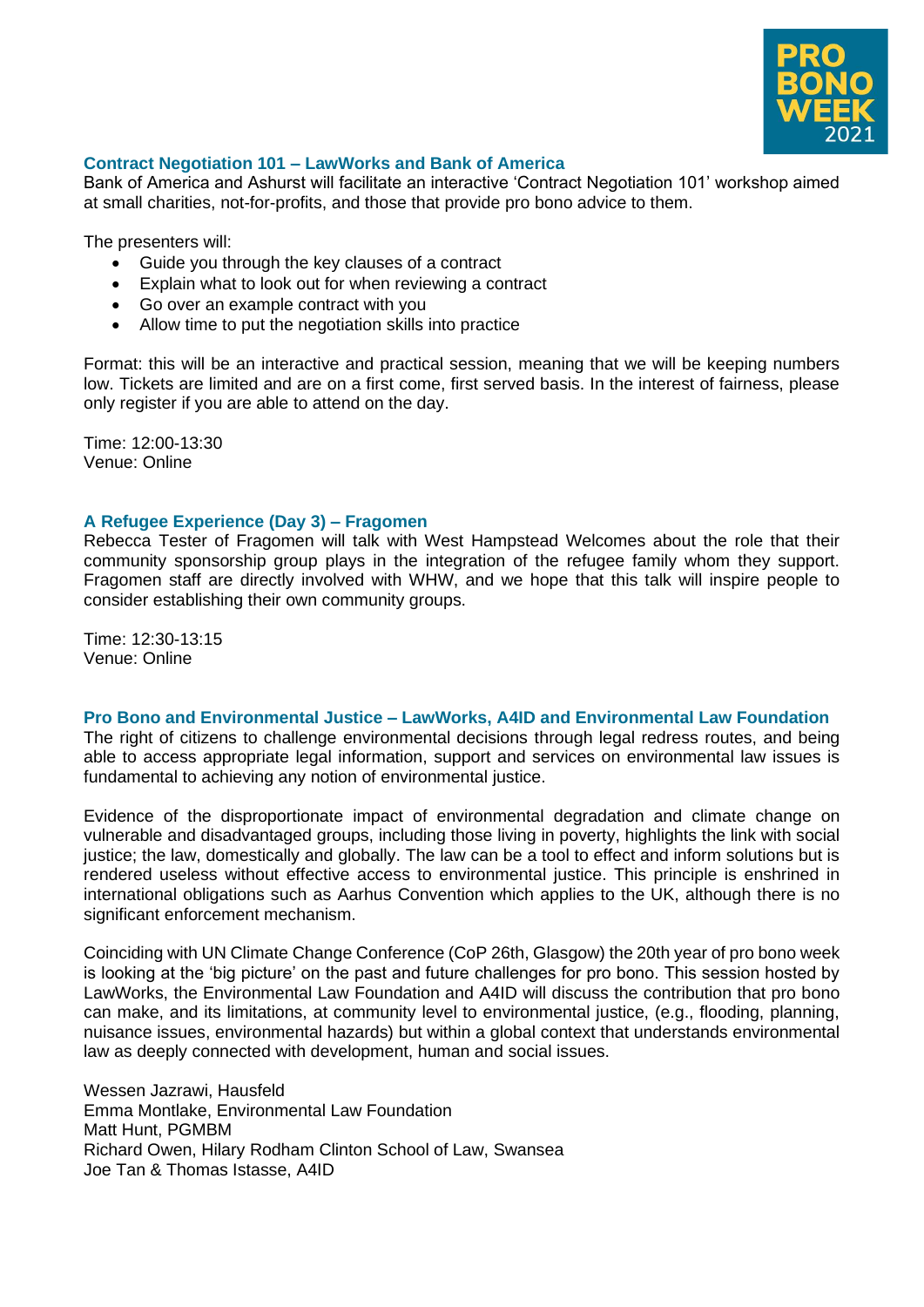

Time: 13:00-14:30 Venue: Online

# **Pro Bono – how can we do more for you? – The Faculty of Advocates' Free Legal Services Unit**

The Faculty of Advocates' Free Legal Services Unit is keen to help as many people as possible to gain access to justice. For this online seminar, we have asked all our accredited advice agencies to join us to discuss the Unit's processes and how we might work together to reach more people. This event is open only to invited agencies.

Time: 15:00-16:00 Venue: Online

### **In Denial – how pro bono lawyers expos the flaws in the criminal justice system – APPEAL**

Hear from Andrew Malkinson, serving a life sentence for a rape he didn't commit, and the charity and pro bono legal team working to exonerate him. Andrew's case demonstrates many of the problems which cause miscarriages of justice and prevent them being put right. As featured in the Times podcast "Seventeen Years: The Andrew Malkinson Story".

Chair: Emily Bolton (APPEAL) Andrew Malkinson; Mair Williams (Latham Watkins); Amanda Raad (Ropes & Gray) and Max Hardy (9 Bedford Row).

Time: 17:00-18:00 Venue: Online

## **A Celebration of International Pro Bono – A4ID**

As part of Pro Bono Week, A4ID's virtual event 'A Celebration of International Pro Bono' will showcase the ways in which pro bono can strengthen the rule of law around the world. 

Join our speakers as they deliver a fast-paced and visual PechaKucha© -style presentation about the successes and lessons learned from partnerships between pro bono legal and judicial experts and their counterparts in developing countries. This dynamic evening will also include breakout events and networking to allow participants to connect and share their own knowledge on best practices for delivering effective international pro bono assistance, as well as opportunities to ask the speakers any questions.

Lloydette Bai-Marrow, Anti-Corruption Lead of UK Sierra Leone Pro Bono Network (UKSLPBN) HHJ Rachel Karp, International Training Coordinator of Judicial College; Olivia Clark, Senior Associate at DLA Piper; Rosalind Morgan, Senior Associate at CMS; Anne-Sophie Jullienne, Barrister at Afralaw Chambers; Kersty McCourt, A4ID Consultant Yasmin Batliwala, Chief Executive at A4ID; Adrienne Joy, ROLE UK Programme Manager at A4ID.

Time: 18:00-19:45 Venue: Online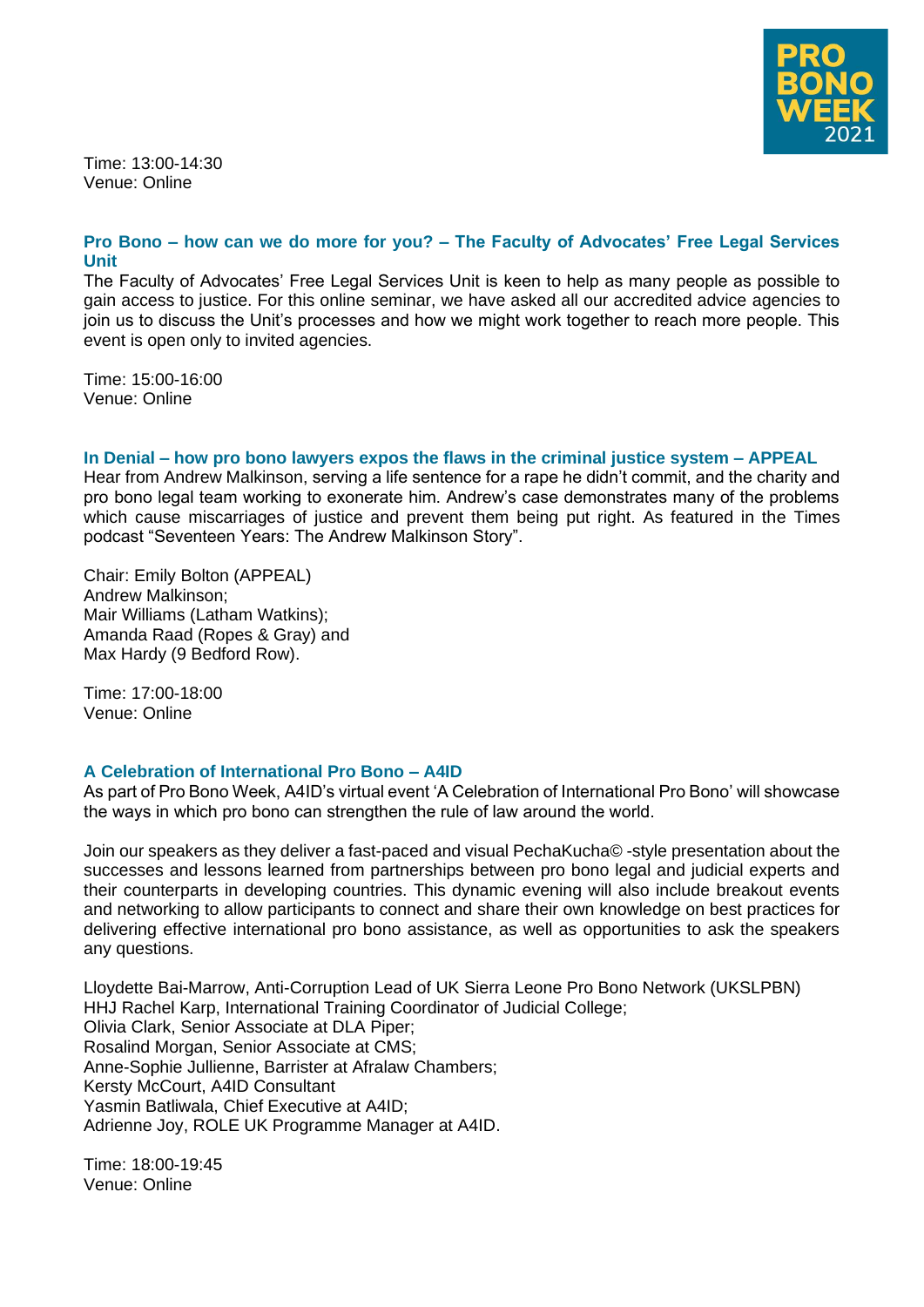

## **Looking ahead to the next twenty years of pro bono – Birmingham Law Society Pro Bono Committee**

The Birmingham Law Society Pro Bono Committee invites you to an evening to look ahead to the next twenty years of pro bono whilst also shining a spotlight on the achievements in pro bono from the past two decades.

After over 18 months of online, remote events, come to an evening that celebrates the pro bono work in our city and looks ahead to the future (and for which, unlike remote events, you won't have to provide your own drinks and canapés).

This event is also an opportunity for Birmingham Law Society members to network and link up with other likeminded lawyers. Come and find out how you can volunteer to improve the lives of some of the most vulnerable people.

Chair: Mark Taylor, Birmingham Law Society Pro Bono Committee (Chair) and Partner, Eversheds **Sutherland** 

Lynne Squires, Access to Justice Foundation, Lana Afaneh, Support Through Court (Birmingham) Jason Hadden, St Ives Chambers

Time: 18:00-20:00 Venue: Gowling WLG, Two Snowhill, Birmingham, B4 6WR

## **Virtual Pupillage Panel – Advocate**

Advocate is pleased to invite you to our virtual pupillage panel taking place on Thursday 4th November at 6pm as part of the 20th Annual Pro Bono Week.

Our panel presents an exciting opportunity to hear from previous members of the Advocate team who have recently qualified or obtained pupillage. We are delighted to be able to hear from Benedict Morillo, Nadia Campbell-Brunton, Samuel Marks, Talia Zybutz and Vanessa Reid on their experiences and advice on applying for and undertaking pupillage.

Time: 18:00-19:30 Venue: Online